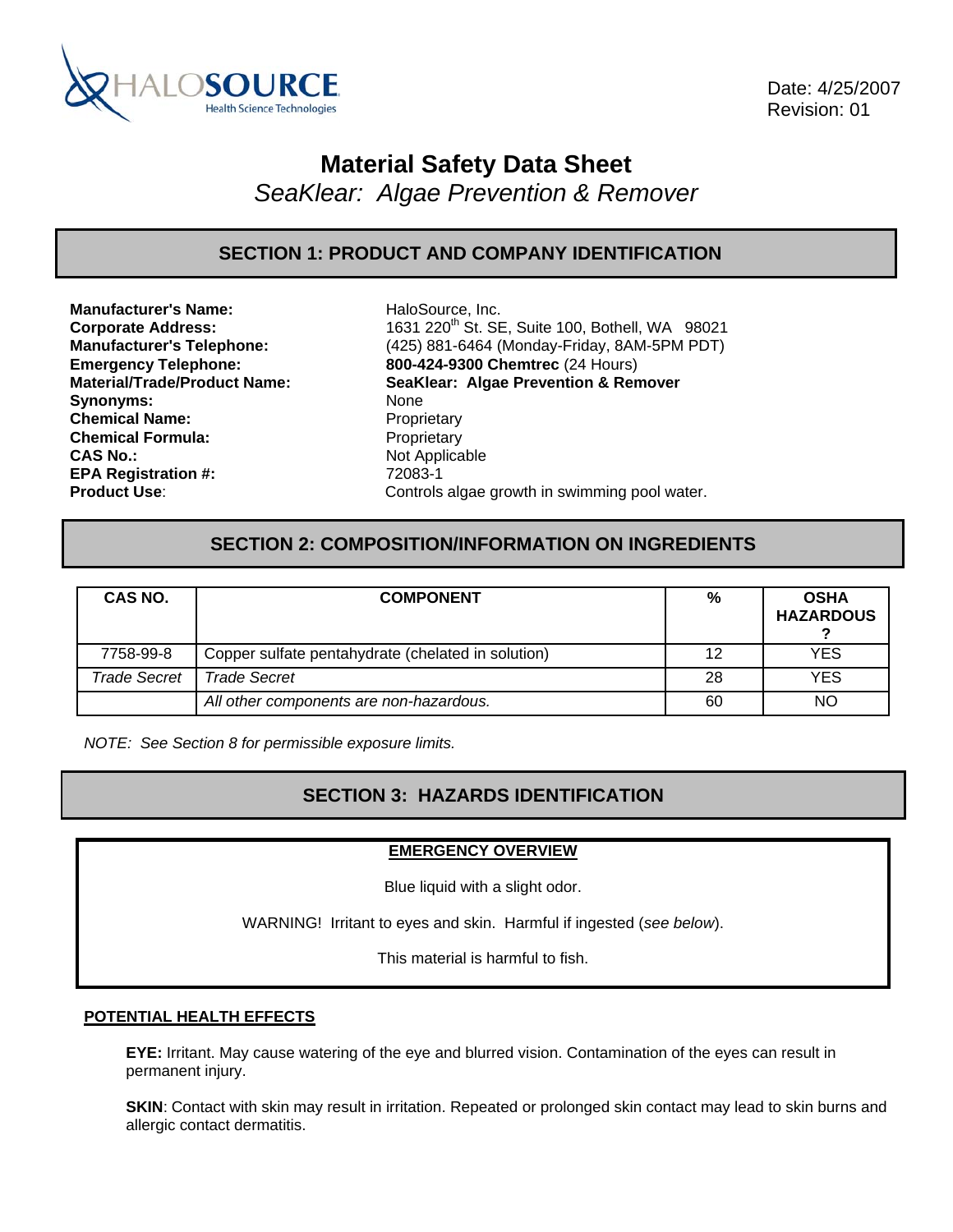**INHALATION:** Not normally an inhalation hazard due to low vapor pressure.

**INGESTION:** Swallowing can result in burning and metallic taste in mouth, irritation of the mouth, esophagus and stomach, vomiting, diarrhea, abdominal pain, jaundice and kidney failure, dizziness, faintness, loss of consciousness and death.

### **CHRONIC EXPOSURE/CARCINOGENICITY:** Not known.

**SIGNS AND SYMPTOMS OF OVEREXPOSURE:** May cause watering of the eye and blurred vision. Contact with skin may result in irritation. Repeated or prolonged skin contact may lead to skin burns and allergic contact dermatitis. Swallowing can result in burning and metallic taste in mouth, irritation of the mouth, esophagus and stomach, vomiting, diarrhea, abdominal pain, jaundice and kidney failure, dizziness, faintness, loss of consciousness and death.

**AGGRAVATION OF PRE-EXISTING CONDITIONS:** Repeated or prolonged skin contact may lead to allergic contact dermatitis.

**POTENTIAL ENVIRONMENTAL EFFECTS:** This material is considered a marine pollutant by the USDOT.

# **SECTION 4: FIRST AID MEASURES**

### **FIRST AID PROCEDURES**

**EYE CONTACT:** Immediately flush eyes with plenty of water for at least 15 minutes. Hold eyelids open Contact a physician.

**SKIN CONTACT:** Immediately wash skin contaminated skin with plenty of water. Remove contaminated clothing and wash before re-use. If irritation occurs seek medical advice.

**INHALATION:** Remove victim from exposure to fresh air. Seek medical advice if effects persist.

**INGESTION:** Immediately rinse mouth. If swallowed do NOT induce vomiting. Give water or milk. Seek immediate medical assistance.

**NOTE TO PHYSICIANS:** Treat symptomatically. Corrosive may cause stricture. If lavage is performed, suggest endotracheal and/or esophagoscopic control.

# **SECTION 5: FIRE FIGHTING MEASURES**

**FLASH POINT:** Not available **AUTOIGNITION TEMPERATURE:** Not available **UPPER FLAMMABLE LIMIT:** Not available **LOWER FLAMMABLE LIMIT:** Not available

**FLAMMABLITY CLASS (OSHA):** Not applicable **FLAME PROPAGATION/BURNING RATE:** Not available

**UNIQUE FIRE PROPERTIES:** Not combustible, however, following evaporation of aqueous component residual could burn if ignited.

**HAZARDOUS COMBUSTION PRODUCTS:** Decomposes on heating emitting toxic fumes including those of NOX.

**EXTINGUISHING MEDIA:** Water fog or fine water spray, dry chemicals, carbon dioxide, sand or foam.

**PROTECTION OF FIREFIGHTERS:** Firefighters should wear self-contained breathing apparatus if there exists a risk of exposure to products of decomposition.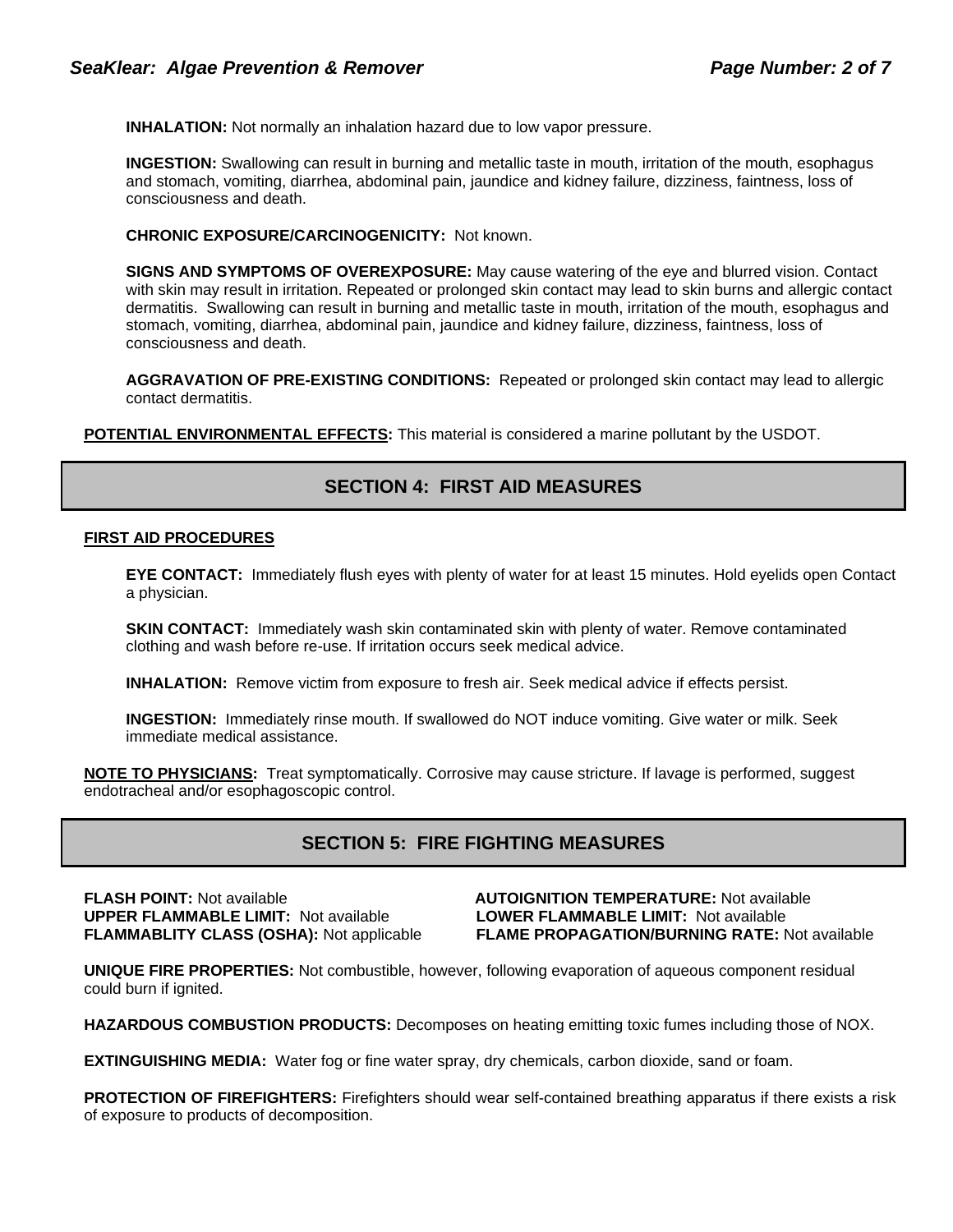### **SECTION 6: ACCIDENTAL RELEASE MEASURES**

**PERSONAL PROTECTIVE EQUIPMENT:** See Section 8 (Personal Protective Equipment).

**ENVIRONMENTAL PRECAUTIONS:** Do not allow product to get into waterways.

**METHODS FOR CLEANING UP:** Clear area of all unprotected personnel. Avoid inhalation of vapor or mist. Increase ventilation. Slippery, use caution. Wear protective equipment to prevent skin and eye contamination.

### **SECTION 7: HANDLING AND STORAGE**

#### **SAFE** *HANDLING* **RECOMMENDATIONS**

**VENTILATION:** Normal ventilation should be sufficient under normal conditions.

**FIRE PREVENTION:** No special requirements.

**SPECIAL HANDLING REQUIREMENTS:** Exercise normal handling precautions for liquids.

#### **SAFE** *STORAGE* **RECOMMENDATIONS**

**CONTAINMENT:** Store in well-closed containers. Do not pack in unlined steel drums.

**STORAGE ROOM RECOMMENDATIONS:** Store in cool dry area.

**INCOMPATIBLE MATERIALS:** Strong acids.

**STORAGE CONDITIONS:** Protect from freezing. Keep away from metals.

### **SECTION 8: EXPOSURE CONTROLS/PERSONAL PROTECTION**

**ENGINEERING CONTROLS:** Normal ventilation should be sufficient under normal conditions. Keep containers closed when not in use.

#### **PERSONAL PROTECTIVE EQUIPMENT (PPE)**

**EYE/FACE PROTECTION:** For operations where eye contact can occur, wear chemical, splash proof goggles or face shield.

**SKIN PROTECTION:** For operations where skin contact can occur, wear coveralls.

**HAND PROTECTION**: For operations where hand contact can occur, wear PVC gloves.

**RESPIRATORY PROTECTION:** A respiratory protection program that meets OSHA's 29 CFR 1910.134 and ANSI Z88.2 requirements must be followed whenever workplace conditions warrant a respirator's use. Respirator use for this product is unnecessary.

**GOOD HYGEIENE/WORK PRACTICES:** Always follow good hygiene/work practices by avoiding vapors or mists and contact with eyes and skin. Thoroughly wash hands after handling and before eating or drinking. Always wear the appropriate PPE when repairing or performing maintenance on contaminated equipment.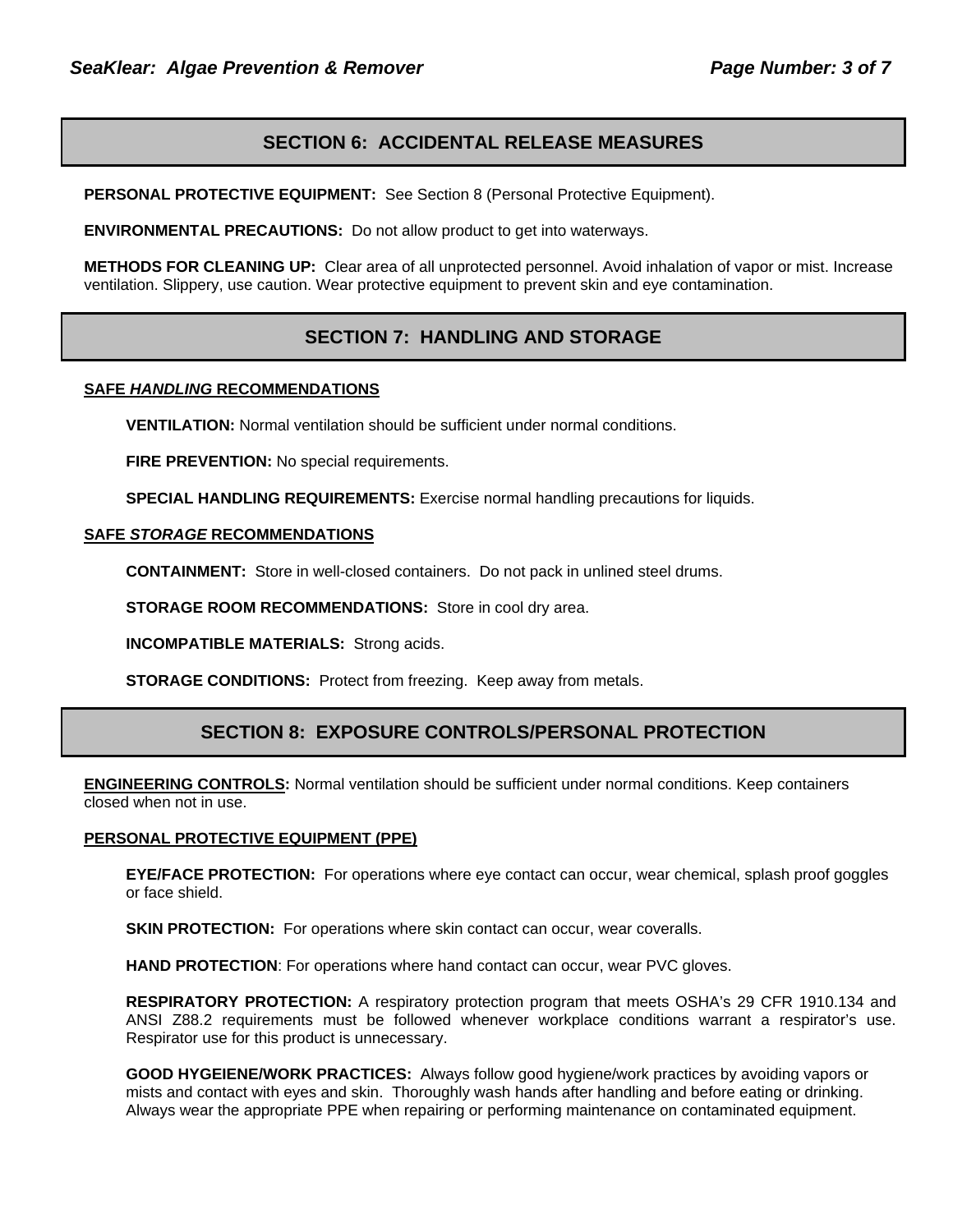### SeaKlear: Algae Prevention & Remover **Page Number: 4 of 7** and Page Number: 4 of 7

### **EXPOSURE GUIDELINES**

| <b>PERMISSIBLE EXPOSURE LIMITS</b> |            |             |              |             |                     |             |
|------------------------------------|------------|-------------|--------------|-------------|---------------------|-------------|
| INGREDIENT                         |            | OSHA        | <b>WISHA</b> |             | ACGIH (TLV)         |             |
| CAS NO.                            | TWA        | <b>STEL</b> | <b>TWA</b>   | <b>STEL</b> | TWA                 | <b>STEL</b> |
| $102 - 71 - 6$                     | <b>Not</b> | <b>Not</b>  | <b>Not</b>   | <b>Not</b>  | 5 mg/m <sup>3</sup> | <b>Not</b>  |
|                                    | applicable | applicable  | applicable   | applicable  |                     | applicable  |

### **SECTION 9: PHYSICAL AND CHEMICAL PROPERTIES**

**COLOR:** Blue **SHAPE:** Liquid **SHAPE:** Liquid **PHYSICAL FORM:** Liquid **COLOR:** Slight odor **PHYSICAL FORM: Liquid pH:** 8.5 **VAPOR PRESSURE:** Not available **VAPOR DENSITY:** Not available **BOILING POINT:** Not available **MELTING POINT:** Not available **FREEZING POINT:** -5.6 C (21.9 F)

**SOLUBILITY IN WATER:** Miscible in water **SPECIFIC GRAVITY OR DENSITY:** 1.08-1.21

*NOTE: These physical data are typical values based on material tested but may vary from sample to sample. Values should not be construed as a guaranteed analysis of any specific lot or as specifications.*

# **SECTION 10: STABILITY AND REACTIVITY**

**CHEMICAL STABILITY:** Stable.

**CONDITIONS TO AVOID:** Protect from freezing. Keep away from metals.

**MATERIALS TO AVOID (INCOMPATIBILITY):** Strong acids.

**HAZARDOUS DECOMPOSITION PRODUCTS:** Oxides of carbon and nitrogen.

**HAZARDOUS POLYMERIZATION:** Will not occur.

### **SECTION 11: TOXICOLOGICAL INFORMATION**

**ORAL LD<sub>50</sub> (rat):** 4,500 mg/kg

**DERMAL LD<sub>50</sub> (rabbit):** Not available.

**INHALATION:** No effect at 2000 mg/Kg

**SKIN IRRITATION:** Greater than 2000 mg/Kg

**EYE IRRITATION:** Irritant

**SKIN SENSITIZATION: Not available.** 

**ADDITIONAL INFORMATION:** Not available.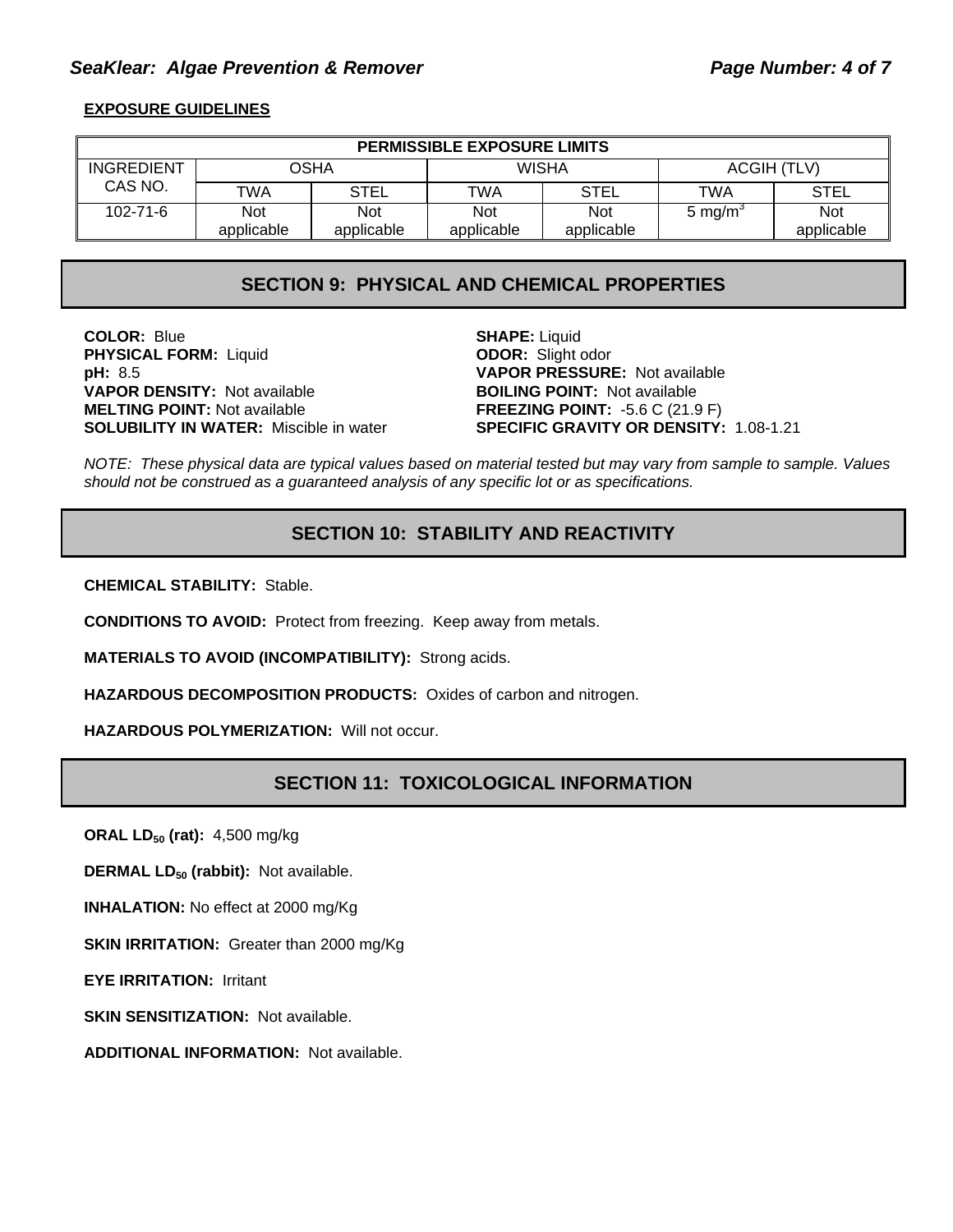# **SECTION 12: ECOLOGICAL INFORMATION**

**ECOTOXICITY:** Not available.

**MOBILITY:** Not available.

**PERSISTENCE AND DEGRADABILITY:** Not available.

**BIOACCUMULATIVE POTENTIAL:** Not available.

**ADDITIONAL INFORMATION:** Not available.

### **SECTION 13: DISPOSAL CONSIDERATIONS**

If this product as supplied becomes a waste, it does meet the criteria of a hazardous waste as defined under the Resource Conservation and Recovery Act (RCRA) 40 CFR 261. Please be advised that state and local requirements for waste disposal may be more restrictive or otherwise different from federal regulations. Consult state and local regulations regarding the proper disposal of this material.

*NOTE: Chemical additions, processing or otherwise altering this material may make the waste management information presented in this MSDS incomplete, inaccurate or otherwise inappropriate.* 

# **SECTION 14: TRANSPORT INFORMATION**

#### **U.S. DEPARTMENT OF TRANSPORTATION (DOT):**

*\*When transported by motor vehicles, rail cars or aircraft in 119 gallon or less containers:* 

| <b>Proper Shipping Name:</b>              | Not Regulated |
|-------------------------------------------|---------------|
| <b>Hazard Class:</b>                      | Not Regulated |
| <b>Identification Number (UN Number):</b> | Not Regulated |
| <b>Packing Group (PG):</b>                | Not Regulated |

*\* When transported by motor vehicles, rail cars or aircraft in 120 gallon or more containers:* 

| <b>Proper Shipping Name:</b>                   | Environmentally hazardous substances, liquid, n.o.s (Copper sulphate<br>pentahydrate) |
|------------------------------------------------|---------------------------------------------------------------------------------------|
| <b>Hazard Class:</b>                           |                                                                                       |
| <b>Identification Number (UN Number): 3082</b> |                                                                                       |
| <b>Packing Group (PG):</b>                     |                                                                                       |
| <b>Additional Information:</b>                 | Marine pollutant                                                                      |
|                                                |                                                                                       |

*\*When transported aboard vessel in any sized container:* 

| <b>Proper Shipping Name:</b>                   | Environmentally hazardous substances, liquid, n.o.s (Copper sulphate<br>pentahydrate) |
|------------------------------------------------|---------------------------------------------------------------------------------------|
| <b>Hazard Class:</b>                           |                                                                                       |
| <b>Identification Number (UN Number): 3082</b> |                                                                                       |
| Packing Group (PG):                            | Ш                                                                                     |
| <b>Additional Information:</b>                 | Marine pollutant                                                                      |

### **SECTION 15: REGULATORY INFORMATION**